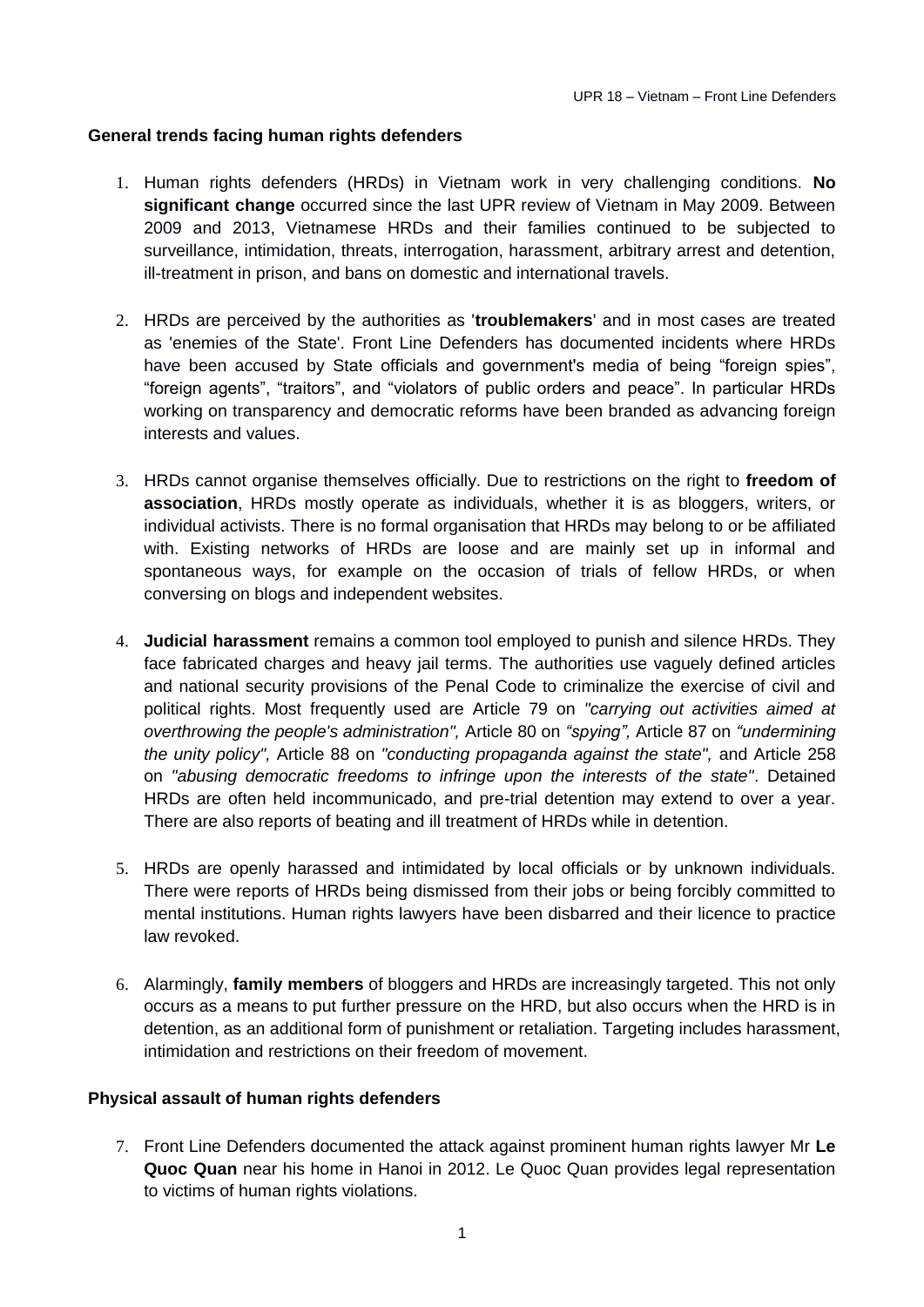8. On 19 August 2012, at approximately 8pm, Le Quoc Quan was attacked by three men dressed in plain clothes while walking towards his home from a nearby car park. He was struck three times with steel rods, on the knee, thigh and back, and he also sustained injuries to the head and stomach. The attackers fled the scene when passers-by heard his cries for help. He was hospitalised at the Central Hospital of Transport and Communications in Hanoi. Le Quoc Quan believes that the attack was carried out by police or people connected to the police and that it was meant to discourage him from continuing his human rights activities. Despite calls by the international community for the authorities to investigate the attack, no investigation has been carried out. Le Quoc Quan was subsequently arrested in December 2012 and remains in pre-trial detention, after fabricated charges of tax evasion were brought against him.

## **Arbitrary detention and criminalisation of human rights defenders**

- 9. HRDs routinely face arrest and administrative and criminal trials. During the period under review, a number of cases were reported of HRDs being arbitrarily arrested, not informed of the reasons for the arrest, denied access to lawyers and families for several weeks, and denied bail. In all the cases that Front Line Defenders documented, family members of detained HRDs were initially not informed of their whereabouts.
- 10. Due to the type of charges brought against them (see para 4 above), many HRDs were sentenced, or risk being sentenced, to lengthy jail terms. Human rights lawyers who represented HRDs or communities affected by human rights violations have been harassed and disbarred from their bar associations.
- 11. Seventeen Catholic human rights defenders and bloggers were arbitrarily arrested by Vietnamese police in late 2011 and held in pre-trial detention. They were detained for their work as citizen journalists, environmental advocates, and anti-corruption activists, and were charged under Article 79 and 88 of the Penal Code.
- 12. Eight of them, namely Messrs **Ho Duc Hoa, Thai Van Dung, Paulus Le Van Son, Nguyen Xuan Anh, Tran Minh Nhat, Nguyen Dinh Cuong, Ho Van Oanh** and **Nguyen Van Duyet**, were convicted by the court of first instance in January 2013 to prison terms ranging from 3 to 13 years under Article 79 of the Penal Code. In May 2013, the Appeal Court reduced the sentences of Paulus Le Van Son to four years imprisonment and four years house arrest, down from thirteen years in prison and five years house arrest. Nguyen Xuan Anh's sentence was reduced from three to two years in prison; Ho Van Oanh's sentence was reduced from four years to three years and six months. The sentences of Ho Duc Hoa, Thai Van Dung, Tran Minh Nhat and Nguyen Dinh Cuong remained unchanged.
- 13. Four other members of the group Messrs **Dau Van Duong**, **Tran Huu Duc**, **Chu Manh Son**, and **Hoang Poang** – were sentenced on 24 May 2012 on charges of disseminating propaganda against the state (Article 88). Dau Van Dong was sentenced to three and a half years imprisonment with one year probation; Tran Huu Duc was sentenced to three years and three months of imprisonment with one year probation; Chu Manh Son was sentenced to three years with one year probation, while Hoang Phong received a sentence of two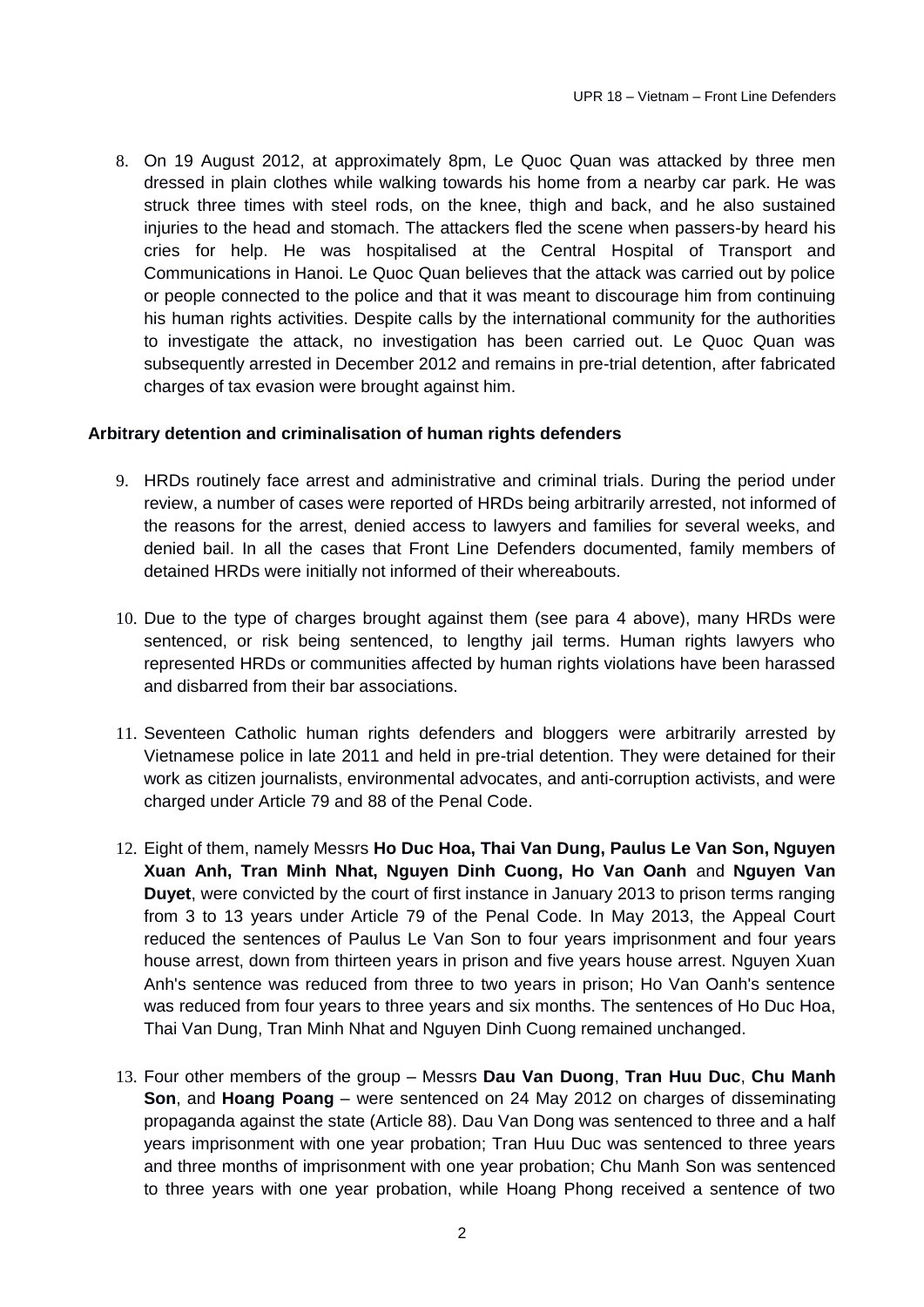years probation. The trial of the remaining HRDs remain pending.

14. During the pre-trial detention, Mr **Paulus Le Van Son** was sent to Hoa Lo jail in Hanoi which is known for its harsh prison conditions. Another HRD, Mr **Dan Xuan Dieu**, has not been allowed to family visit over the last year.

## **Targeting of land rights activists**

- 15. Land grabbing has become an issue of serious concern in Vietnam. A considerable part of the population has been dispossessed of their property over the years. These are typically farmers who have had their lands seized by local government officials to build golf courses, industrial zones or infrastructure projects. As a result, land rights defenders have become the target of judicial harassment and are exposed to the same security-related charges faced by their colleagues working on good governance and democracy.
- 16. Land rights defenders Pastor **Duong Kim Khai,** Mr **Pham Van Thong,** Ms **Tran Thi Thuy,**  and Mr **Cao Van Tinh** were convicted under Article 79 of the Penal Code, and sentences of 5 to 8 years in prison were ordered by the People's Court of Ben Tre on 30 May 2011. The authorities alleged that the four were found in possession of anti-government documents, which government's media characterized as "calling for a multiple party system and distort[ing] the leadership of the Communist Party of Vietnam" and that three belonged to a banned overseas Vietnamese political organization.
- 17. Three other members of the group Mr **Nguyen Thanh Tam,** Mr **Nguyen Chi Thanh, and**  Ms **Pham Ngoc Hoa** – were each sentenced to two years in prison and did not appeal. For many years, they had helped aggrieved citizens who were resisting land confiscations and were fighting for land rights. Pastor **Duong Kim Khai**, the leader of the so-called Mennonite Cattle Shed congregation in Ho Chi Minh City, had assisted land rights petitioners from the Mekong Delta to file complaints with local, provincial, and national authorities.

## **Ill-treatment in prison**

- 18. Detained HRDs face bad prison conditions, denial of medical help, retaliation and illtreatment. Mr **Nguyen Van Dai**, a prominent human rights lawyer and a founder of Vietnam Human Rights Committee informed Front Line Defenders that during his four-year detention, which ended in 2011, he endured very harsh prison conditions. Nguyen Van Dai is an outspoken human rights lawyer who has provided legal advice to dissidents and had represented them in court. For the first ten months of his detention, he was moved to Hanoi Detention Camp, where he was held without access to clean water and was provided with old and dirty food.
- 19. Ms **Tran Thi Thuy**, a land rights activist convicted under Article 79 of the Penal Code, was subjected to forced labour. Long hours of husking and skinning cashew nuts caused caustic burns on her skin. The HRD was denied medical attention in spite of her repeated requests for urgent care. The authorities reportedly utilised prison inmates to intimidate her. It is believed that the ill-treatment was motivated by her refusal to accept the repeated offers made by the prison guards of lighter punishment in return for a confession of guilt.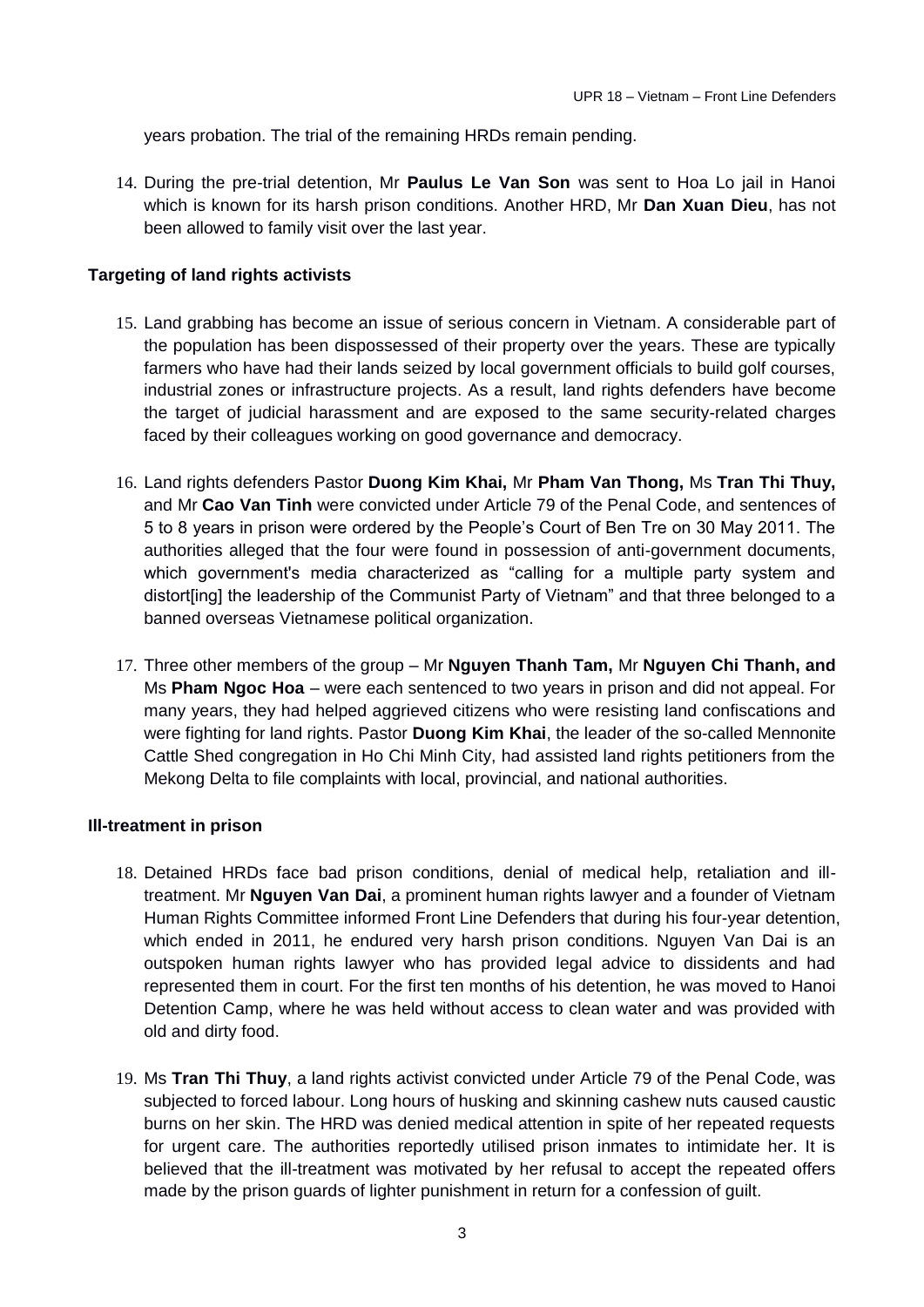- 20. Human rights defender Mr **Pham Van Troi** spent four years in prison from September 2008 to September 2012 for his advocacy for ThaiHa church, who had their land confiscated. While in prison, he campaigned on the right of prisoners and as a result he was separated and held in solitary confinement for three months, in a cell with the lights switched on at all times.
- 21. Mr **Nguyen Xuan Ngia**, a blogger on human rights and democracy, was sentenced to six years imprisonment and three years probation in October 2009 under Article 88 of the Penal Code. On March 2012, he was transferred to the Nghe An prison, located approximately 300 kilometres from his home, which severely affected family visits. His request that his wife be allowed to look after him while in hospital for a kidney disease was denied by the prison authorities.

## **Travel restrictions inside and outside the country**

- 22. HRDs who are high profile or have been under surveillance are routinely prevented from going abroad. HRDs who have served a jail sentence have also been prevented from travelling upon their release. HRDs under probation cannot travel outside of designated areas and are denied passports.
- 23. Human rights defender Mr **Nguyen Thanh Thuy** was arrested in September 2008 and sentenced in January 2010 to six years imprisonment and three years probation under Article 88 of the Penal Code. Probation conditions include that he has to remain within one square kilometre from his house, and can only move outside that area with prior permission from the local authorities.
- 24. After her release in September 2012, human rights defender Ms **Pham Thanh Nghien** has been placed under surveillance by the police. She informed Front Line Defenders that the neighbours around her home had been instructed by the police to monitor and report on her movements.

### **Cooperation with the UN Special Rapporteur on the situation of human rights defenders**

- 25. The Special Rapporteur on the situation of human rights defenders has continued to raise her concern regarding the situation of HRDs in Vietnam, particularly those working on civil and political rights and those defending freedom of religion and land rights. In her report to the 22<sup>nd</sup> session of the Human Rights Council in March 2013, the Special Rapporteur highlighted that *"she remains concerned for the physical and psychological integrity of human rights defenders in Vietnam, particularly those who have been given long prison sentences and those who are in custody awaiting trial"* as well as that she is *"further concerned about reported restrictions on the legitimate right to freedom of opinion and expression".*
- 26. The Vietnamese government has not replied to the request to visit the country made in 2012 by the Special Rapporteur on the situation of human rights defenders, nor has it accepted the request for a visit made by the mandate holders on freedom of expression,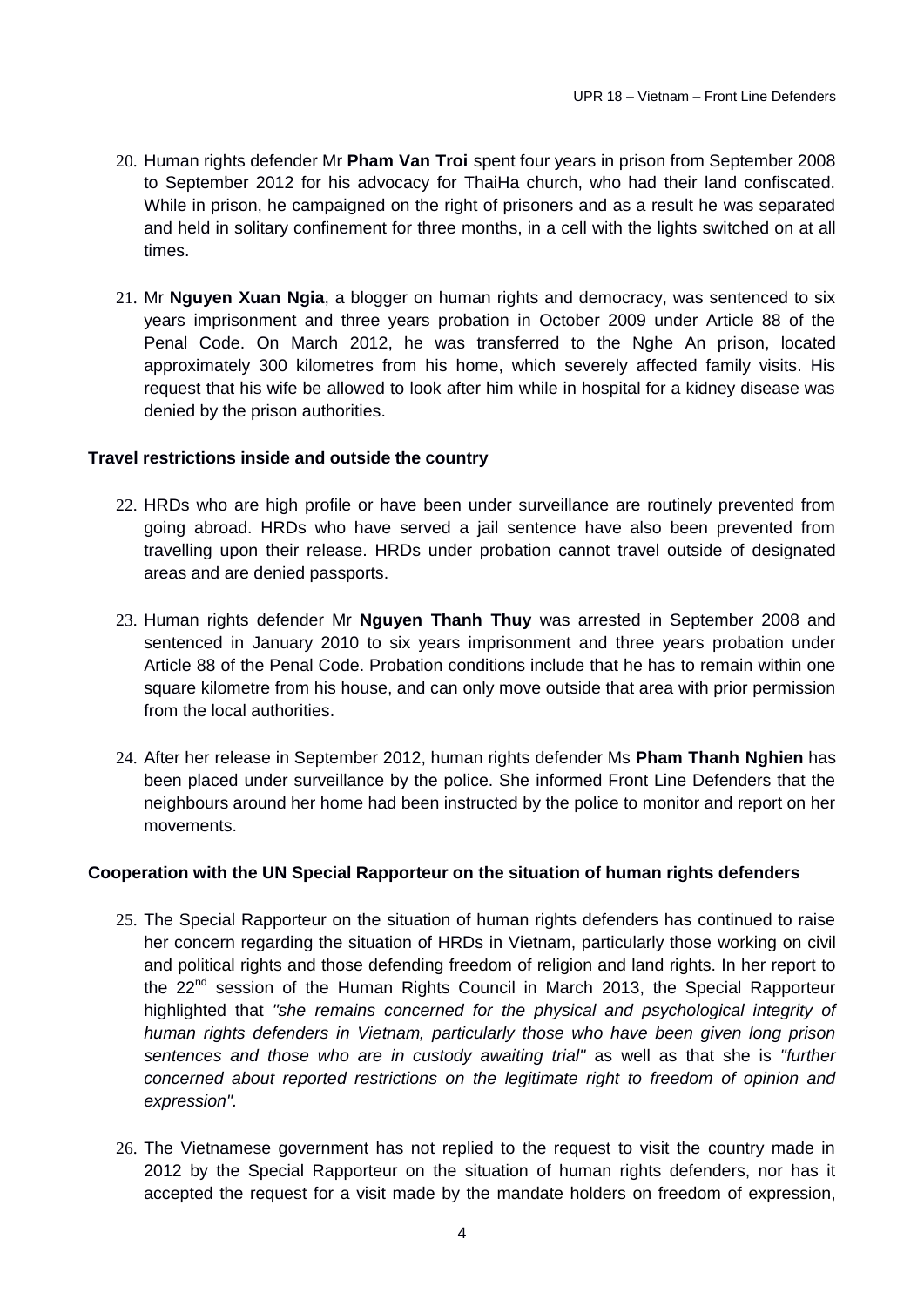summary executions, right to food, torture, and cultural rights.

## **Development since the previous UPR Cycle**

- 27. As a state party to the International Covenant on Civil and Political Rights, Vietnam failed to implement the recommendation which it accepted from Algeria to "continue fulfilling its obligations under the international treaties to which it is a party." The recommendation by Argentina to "take the necessary steps to ensure that citizens can fully enjoy the rights to freedom of expression" was accepted but no progress has been made in that regard. As mentioned in this report, human rights defenders have been denied by the state authorities the right to fair trial, the right to freedom of expression and opinion, and the right to freedom of association and assembly.
- 28. The recommendation made by Germany to "enhance cooperation with the United Nations special procedures" was accepted by the government. However, as mentioned above, visit requests by six UN Special Procedures remain outstanding.
- 29. Recommendations dealing explicitly with human rights defenders were not accepted by Vietnam. In particular, Vietnam rejected the recommendation made by Norway to "give individuals, groups and organs of society the legitimacy and recognition to promote human rights and to express their opinions or dissent publicly."

# **Front Line Defenders calls upon the member states of the UN Human Rights Council to urge the Vietnam authorities to prioritise the protection of human rights defenders and in doing so to:**

- 1. Cease the harassment and persecution of human rights defenders, particularly those working on democracy related issues and land rights, and ensure that all human rights defenders in Vietnam are able to carry out their legitimate human rights activities free from persecution, arbitrary arrest, and judicial harassment;
- 2. Immediately release all human rights defenders held in pre-trial detention and drop the charges against them;
- 3. Review and quash the conviction of, and release, all human rights defenders who have been sentenced on grounds of their human rights work and who remain in detention;
- 4. Review and repeal all laws and provisions that are not in compliance with international human rights standards, including Article 88 of the Penal Code, and review and narrow the scope and application of other legal provisions used to persecute human rights defenders, including Article 79 of the Penal Code;
- 5. Ensure full respect for the right to freedom of association and review current legislation and practices regarding this right; in particular, ensure that human rights defenders are able to register associations should they wish to do so;
- 6. Cooperate fully with UN Special Procedures, including the Special Rapporteur on the